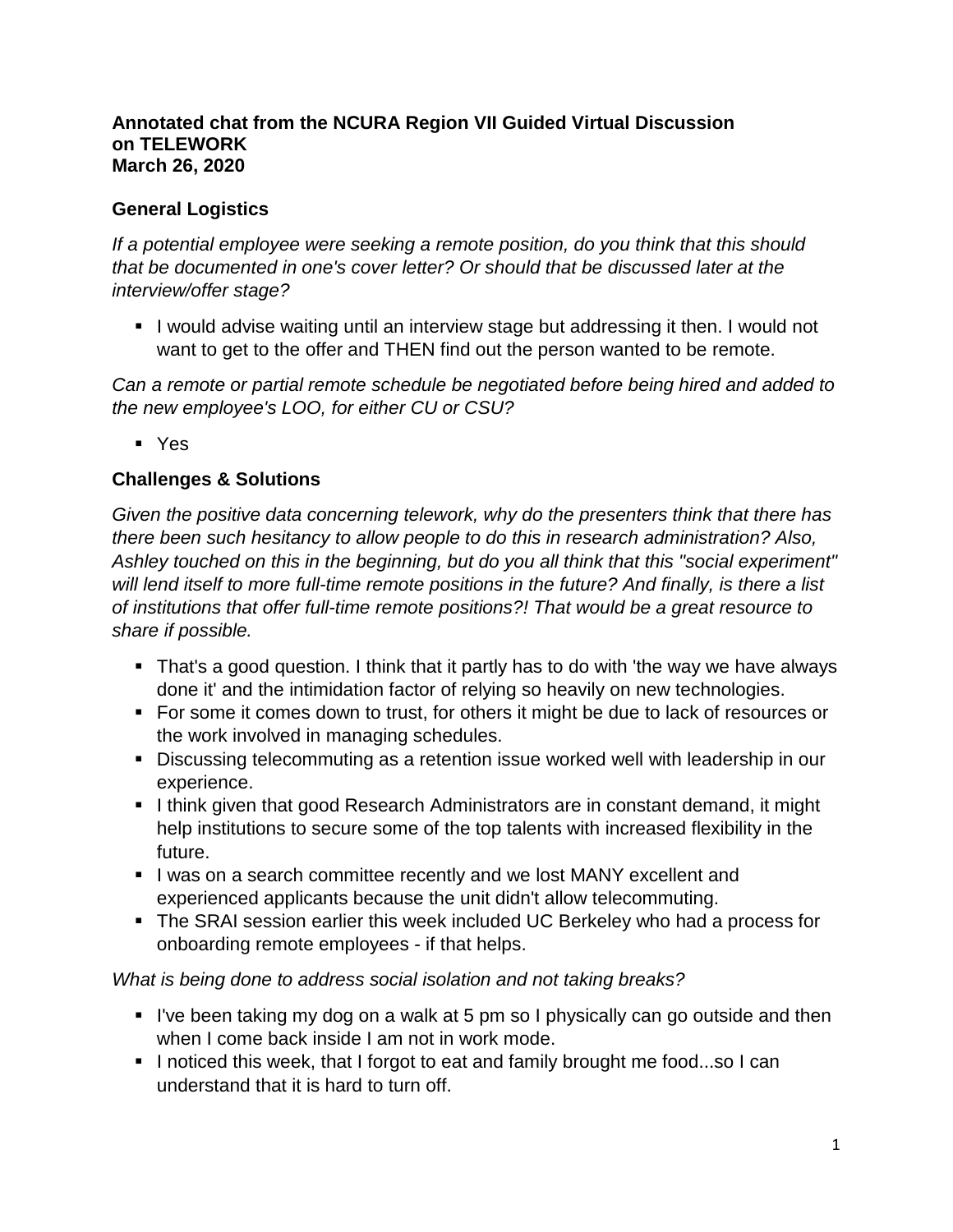- It's challenging turning it off. The computer is right here at my fingertips, so I'm always thinking I can continue working...just for a few minutes, but t always turns into more!
- I struggle with that [working after 5 PM and not taking lunch or breaks] too! I think it stems from not wanting to compromise that trust that we chatted about earlier. Wanting to show that we are working! When you are in the office it's almost like you get a pass for being physically present :)
- Set a timer and shut down your computer, don't just close it. And have a designated workplace, do not travel throughout the house with your laptop, if you have to, do it minimally.

### *What other challenges are people experiencing?*

• One challenge is working from home along with my partner. We have to coordinate who is where especially when one of us has a video or phone meeting.

# **COVID-19 Response**

### *How long is CSU on for the remoting in?*

Likely until the end of the term. Until the state "shelter in place" is lifted for sure.

### *I am wondering how to support researchers and their requests to set up labs in their homes?*

- While support has been given to faculty to teach remotely, not much is being done at the presenters' and participants' institutions to help investigators set up labs at home due to Environmental, Health, and Safety (EH&S) standards.
- One school shared that they sent out guidance stating they need to get a supervisor's approval before ordering anything for home shipping. When they go back to the office, all remaining supplies needed to be moved to campus. Chemicals and gasses couldn't be shipped to homes per EH&S.

*My supervisor sent out an email last week saying everyone has to be 8-5 during the COVID telecommuting. I would have thought this situation would require more flexibility, not less. Have any other units or institutions done away with alternate schedules in response to COVID-19?*

 CSU has not done that as of yet because we don't have all the kinks worked out, but it is certainly on the table for consideration.

# **Systems**

# *What systems are institutions using for communication?*

- At CSU, we use Microsoft Teams for chat and video.
- Other resources include Slack, Skype, and Monday.com. If you use Monday.com, your manager can assign your workload, see the progress, set deadlines and track the progress, set urgency, etc.